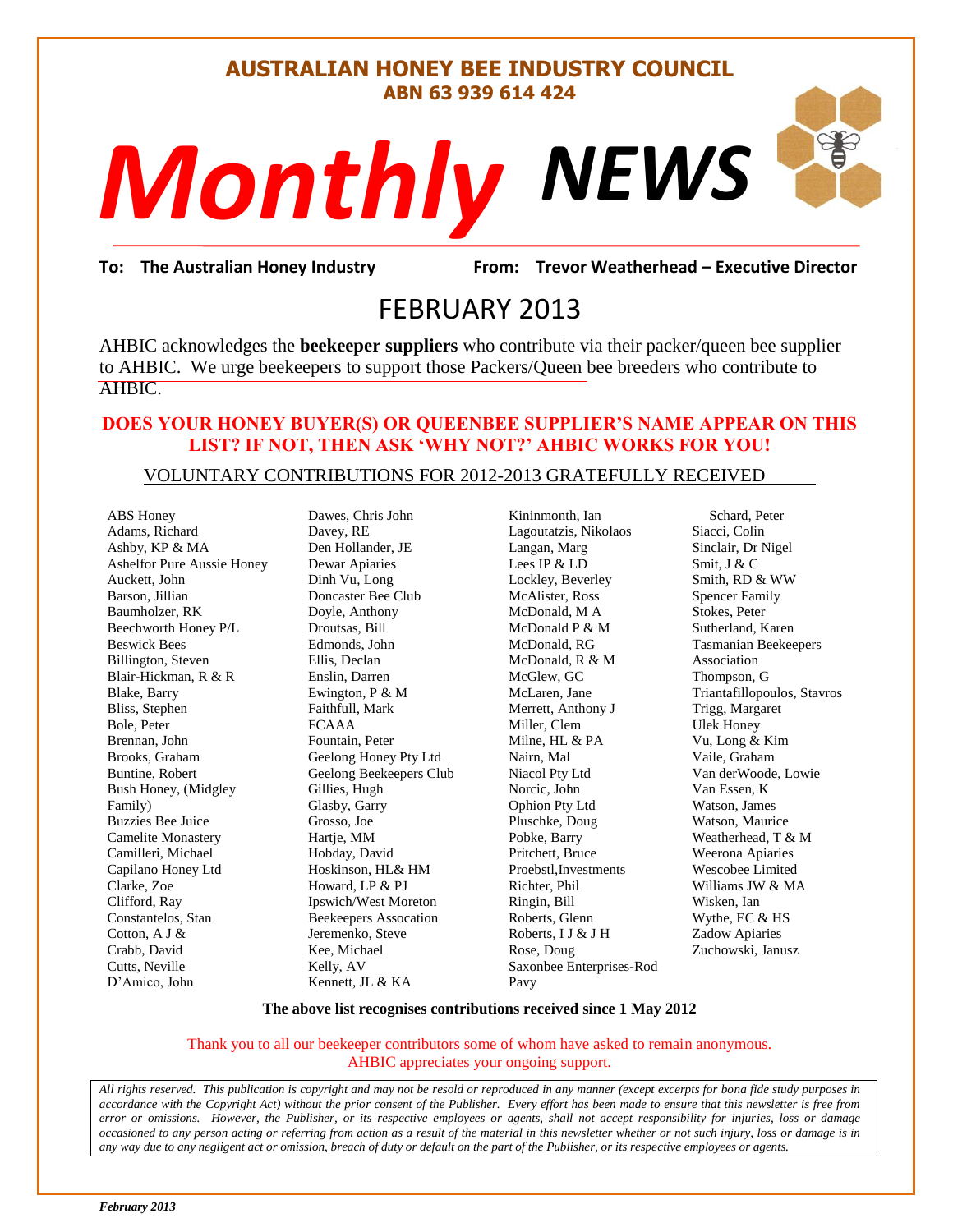#### **EMAIL PROBLEMS**

If you have sent AHBIC an email in the past two (2) months and did not get a reply it was not because I am ignoring you. It is because we have been having big problems receiving emails. I am now informed that this problem has been fixed.

So if you need information, please send your email again and ask for a "read reply". That way you will know that I have received the email.

#### **VOLUNTARY CONTRIBUTIONS**

Many thanks to all those who have been sending in voluntary contributions to AHBIC. In many cases it is by direct debit and I have no way of being able to acknowledge you, if that is your wish, or sending you a newsletter.

If you wish to be acknowledged in the newsletter, please send me an email with your details when you make the contribution. If you know beekeepers who have made a contribution and might not be getting the newsletter, please pass this information on to them.

#### **EXECUTIVE MEETING**

The next Executive meeting is scheduled for 13 March, the day before the AFB workshop in Canberra. If there is an issue you would like to raise please let me know.

#### **IMPORT FIGURES**

Eddy Planken has kindly furnished the following import and export figures.

|               | <b>AUSTRALIAN IMPORTS AND EXPORTS ANALYSIS</b> |                 |  |               |                |                |                |                |                |                |
|---------------|------------------------------------------------|-----------------|--|---------------|----------------|----------------|----------------|----------------|----------------|----------------|
|               |                                                |                 |  |               |                |                |                |                |                |                |
|               | <b>Combined</b>                                | <b>Combined</b> |  |               | <b>Packed</b>  | <b>Bulk</b>    | <b>Packed</b>  | <b>Packed</b>  | <b>Bulk</b>    | <b>Bulk</b>    |
| <b>Period</b> | <b>Imports</b>                                 | <b>Exports</b>  |  |               | <b>Exports</b> | <b>Exports</b> | <b>Exports</b> | <b>Exports</b> | <b>Exports</b> | <b>Exports</b> |
|               | <b>Tonnes</b>                                  | <b>Tonnes</b>   |  |               | <b>Tonnes</b>  | <b>Tonnes</b>  | <b>Tonnes</b>  | $\%$           | <b>Tonnes</b>  | $\%$           |
| $Mar-13$      |                                                |                 |  | $Mar-13$      |                |                |                |                |                |                |
| <b>Dec-12</b> | 652                                            | 1,065           |  | <b>Dec-12</b> | 576            | 489            |                |                |                |                |
| $Sep-12$      | 1113                                           | 1,036           |  | <b>Sep-12</b> | 626            | 410            |                |                |                |                |
| $Jun-12$      | 1049                                           | 1,157           |  | $Jun-12$      | 609            | 548            |                |                |                |                |
| <b>Total</b>  | 2,814                                          | 3,258           |  |               |                |                | 1,811          | 56%            | 1,447          | 44%            |
|               |                                                |                 |  |               |                |                |                |                |                |                |
| $Mar-12$      | 975                                            | 1,305           |  | Mar-12        | 544            | 761            |                |                |                |                |
| <b>Dec-11</b> | 782                                            | 1,501           |  | <b>Dec-11</b> | 543            | 957            |                |                |                |                |
| $Sep-11$      | 831                                            | 961             |  | Sep-11        | 422            | 539            |                |                |                |                |
| $Jun-11$      | 658                                            | 1,104           |  | $Jun-11$      | 529            | 575            |                |                |                |                |
| <b>Total</b>  | 3,246                                          | 4,871           |  |               |                |                | 2,038          | 42%            | 2,832          | 58%            |
|               |                                                |                 |  |               |                |                |                |                |                |                |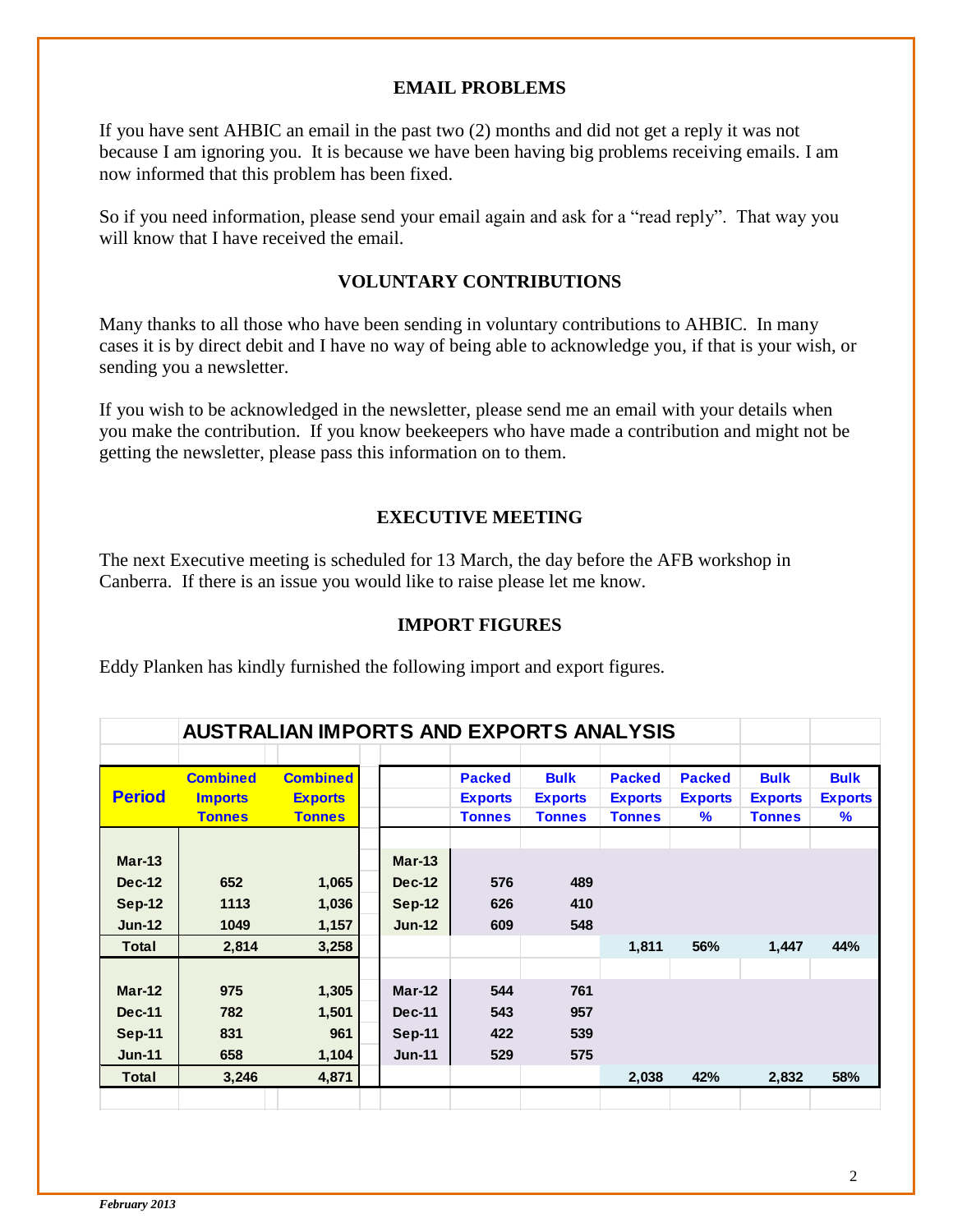#### **CONGRATULATIONS LEILANI**

Congratulations to Leilani Leyland on being announced runner up in the 2013 Western Australian RIRDC Rural Women's Award ceremony. The announcement was made last week.



If she had won the award, there was a \$10,000 prize which Leilani had intended to put towards the Honey Week celebrations in Western Australia later this year. Leilani said that it was "fantastic" that she had received the runner up award.

The publicity created by her being a finalist is good for the beekeeping industry in the west. An example of this publicity was the interview on the Western Australian Country Hour which was made a feature on the ABC Rural's national page. You can read part of or

Photo courtesy of Linda Manning

listen to the full interview at<http://www.abc.net.au/rural/content/2013/s3689358.htm> Leilani makes some very valid points about pollination and also the age old problem of declining resources.

Leilani's success should encourage other women in the beekeeping industry to enter the award next year. Entering can only raise the profile of our industry. Details can be found at [http://www.rirdc.gov.au/rural-women's-award](http://www.rirdc.gov.au/rural-women)



Photo courtesy of Leilani Leyland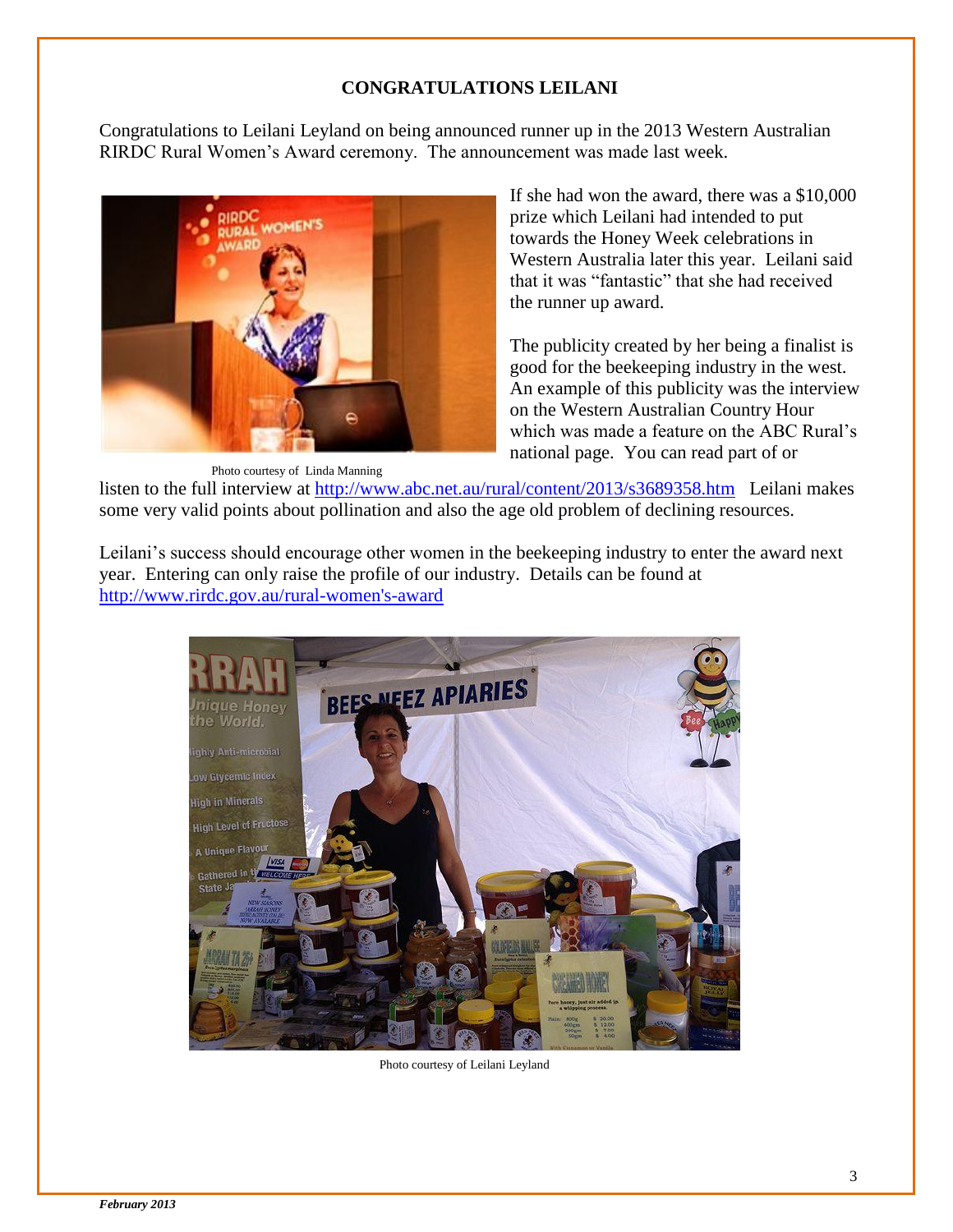#### **AusAID developing agriculture program**

The latest copy of "Tendrils" from Plant Health Australia had the following article.

"PHA Project Officer Sam Malfroy visited Sisophon in northern Cambodia during the first week of February as part of an AusAID developing agriculture program.

Researchers from the lead Australian agency, the University of Sydney, ran a workshop with staff from universities of Cambodia, Laos and Vietnam to provide ideas for new courses to be included in their curricula that are relevant to the development of agriculture in the region. Sam was invited as a beekeeping and pollination specialist to assist with implementing practical beekeeping experiments into their agricultural curricula."

#### **WORTH A LOOK**

#### A beekeeper friend in Chile posted this link.

<https://www.webdepot.umontreal.ca/Usagers/geitmana/MonDepotPublic/geitmannla> b/valentine.htm

Everything you always wanted to know about (plant) sex and were afraid to ask

There is a loop in the email address so you will need to make sure you get the full address.

#### **NEONICOTINOIDS**

There have been some developments in the debate on whether neonicotinoids are responsible for the decline in bee populations worldwide. I have put down two (2) links that have come to my attention in recent months.

<http://www.efsa.europa.eu/en/efsajournal/pub/3068.htm>

<http://www.producer.com/daily/ontario-field-study-finds-no-link-between-seed> -treatments-bee-deaths/

There is a loop in the email address so you will need to make sure you get the full address.

#### **BEE LOSSES**

In recent times we have had bush fires and floods in different parts of Australia.

From reports I have received and read, there have not been any significant losses in Victoria. South Australia, whilst suffering from the dry weather, did not seem to have any losses. New South Wales are reporting minimal losses but there has been a big loss of resources in the fires.

Tasmania had minimal losses from the fires there although some had to put in an effort to protect hives. At this stage, Western Australia seems to be enjoying reasonable conditions.

In Queensland, reports so far are that over 700 hives and nucs were lost in the floods. Many were inundation from back up water and the hive material has been recovered. If you have ever had hives flooded, you will know that it is not a pleasant job cleaning the material. Not sure if this will be the final figure.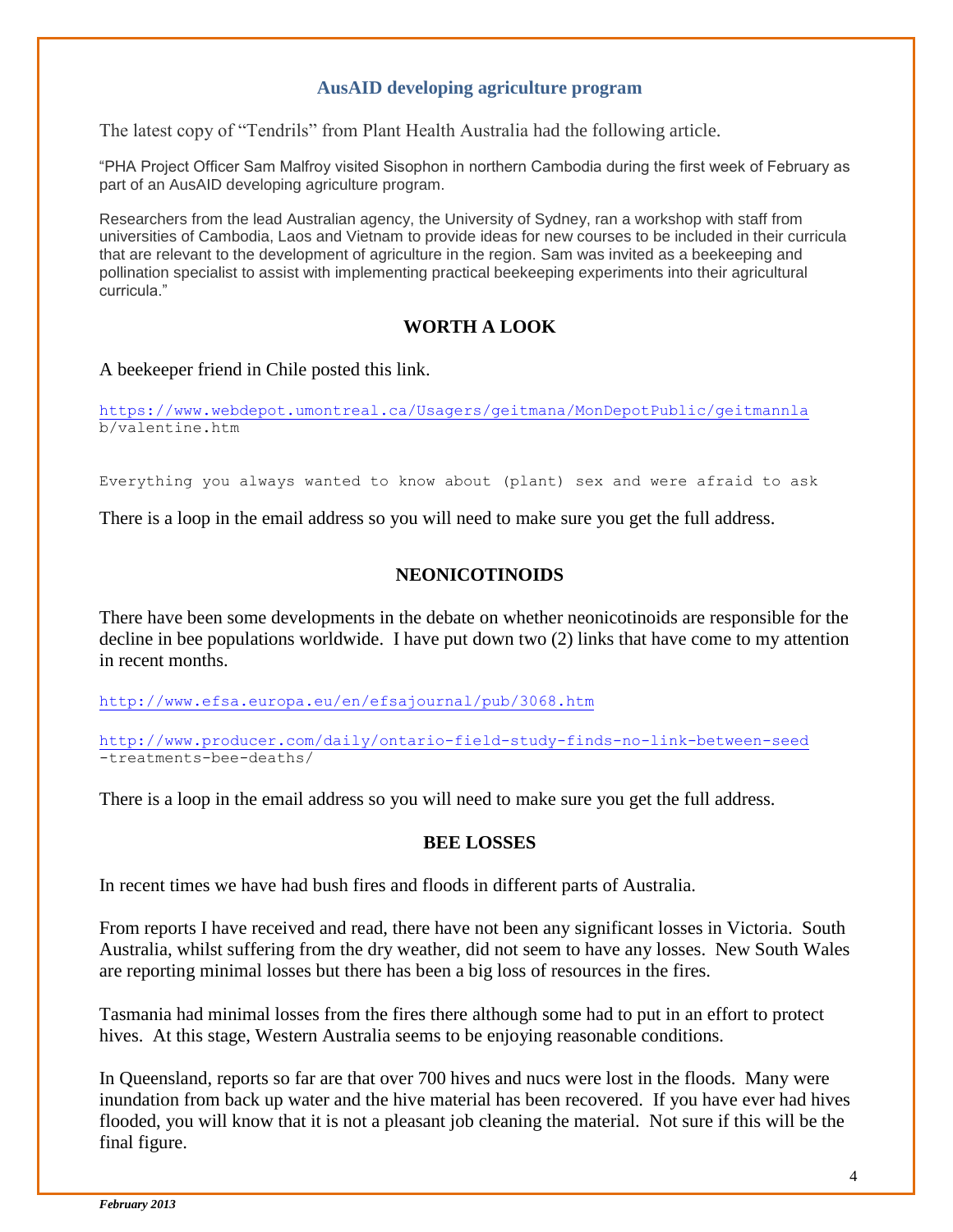#### **CONFERENCE DATES - 2013**

| 22-24 May (Merimbula) |
|-----------------------|
| 5-6 June (Bendigo)    |
| $31$ May $-1$ June    |
| 20-21 June            |
| 5 July (Perth)        |
| 13-14 June (Warwick)  |
|                       |
| <b>TBA</b>            |
| June                  |
| <b>TBA</b>            |
| TBA                   |
| 6 July (Perth)        |
|                       |

Please note the WA conference has changed from 4 to 5 July and the AHBIC meeting from 5 to 6 July.

More details on the AHBIC meeting in the next newsletter.

#### **LIVE BEE EXPORTS**

I am currently having discussions with the Queensland Department of Agriculture, Fisheries and Forestry (QDAFF) on what we can put in place to ensure that our industry does not lose export markets of live bees.

There are noises coming out of Canada that if we lift the Restricted Area (RA) on 1 July, 2013 and do not have some sort of control program for the Asian bee in its place, they may ban all exports of live bees from Australia. This is the last thing we want to happen.

The Transition to Management Plan (T2M) finishes on 30 June, 2013 at which stage Governments walk away.

We have the industry funded research being carried out on what hopefully will provide an answer to the barrier that the USA has in place for imports from Australia. The barrier is what diseases are present in both the European and Asian bees in the Cairns area. This is not to say that if we answer this question they will not come up with another excuse.